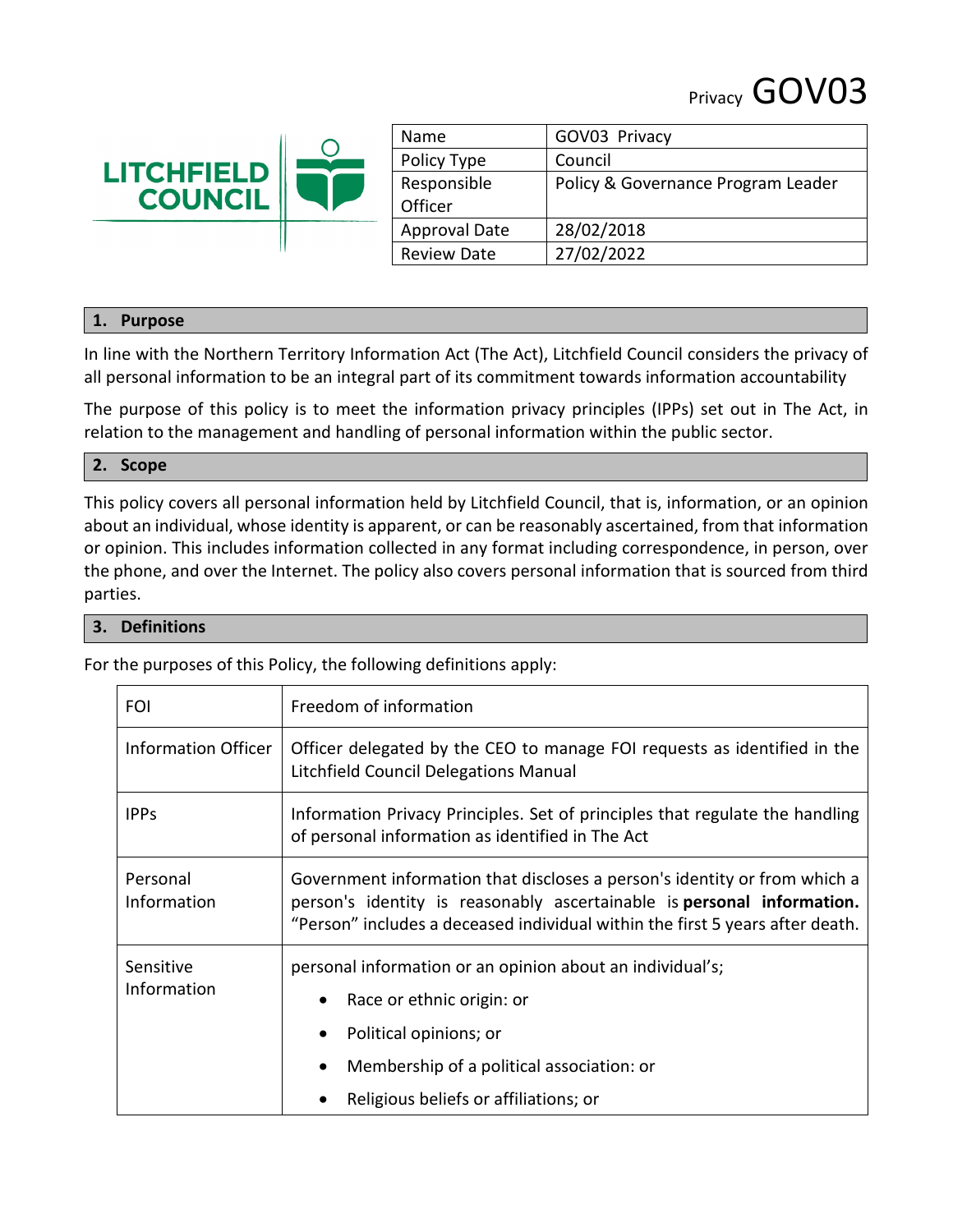|         | Philosophical beliefs; or<br>$\bullet$                          |
|---------|-----------------------------------------------------------------|
|         | Membership of a professional trade association; or<br>$\bullet$ |
|         | Membership of a trade union; or<br>$\bullet$                    |
|         | Sexual preferences or practice; or<br>$\bullet$                 |
|         | Criminal record<br>$\bullet$                                    |
| The Act | The Northern Territory Information Act.                         |

## **4. Policy Statement**

## 4.1. Principles

Litchfield Council will manage personal information as outlined in the following principles.

### 4.1.1 Collection

Litchfield Council will only collect personal information that is necessary for specific and legitimate functions of Council. Information will be collected by fair and lawful means.

Council will advise individuals, where possible, of the purposes for which their personal information is being collected, and of those third parties to whom the information is usually disclosed.

Sensitive information will only be collected where the individual has consented or collection is required or permitted by law.

Sensitive information (as defined in this policy) will be treated with the utmost security and confidentiality and only used for the purpose for which it was collected.

#### 4.1.2 Use and Disclosure of Information

Litchfield Council will not use or disclose information about an individual other than for the primary purpose for which it was collected unless one of the following applies:

- a) It's for a related purpose that the individual would reasonably expect;
- b) Where Council has the consent of the individual to do so;
- c) As required or permitted by The Act or any other legislation.

### 4.1.3 Data Quality

Council will take reasonable steps to ensure that all personal information collected, used or disclosed is accurate, complete and up to date.

4.1.4 Data Security and Retention

Council will take all reasonable measures to prevent misuse or loss or unauthorised access, modification or disclosure of personal and sensitive information.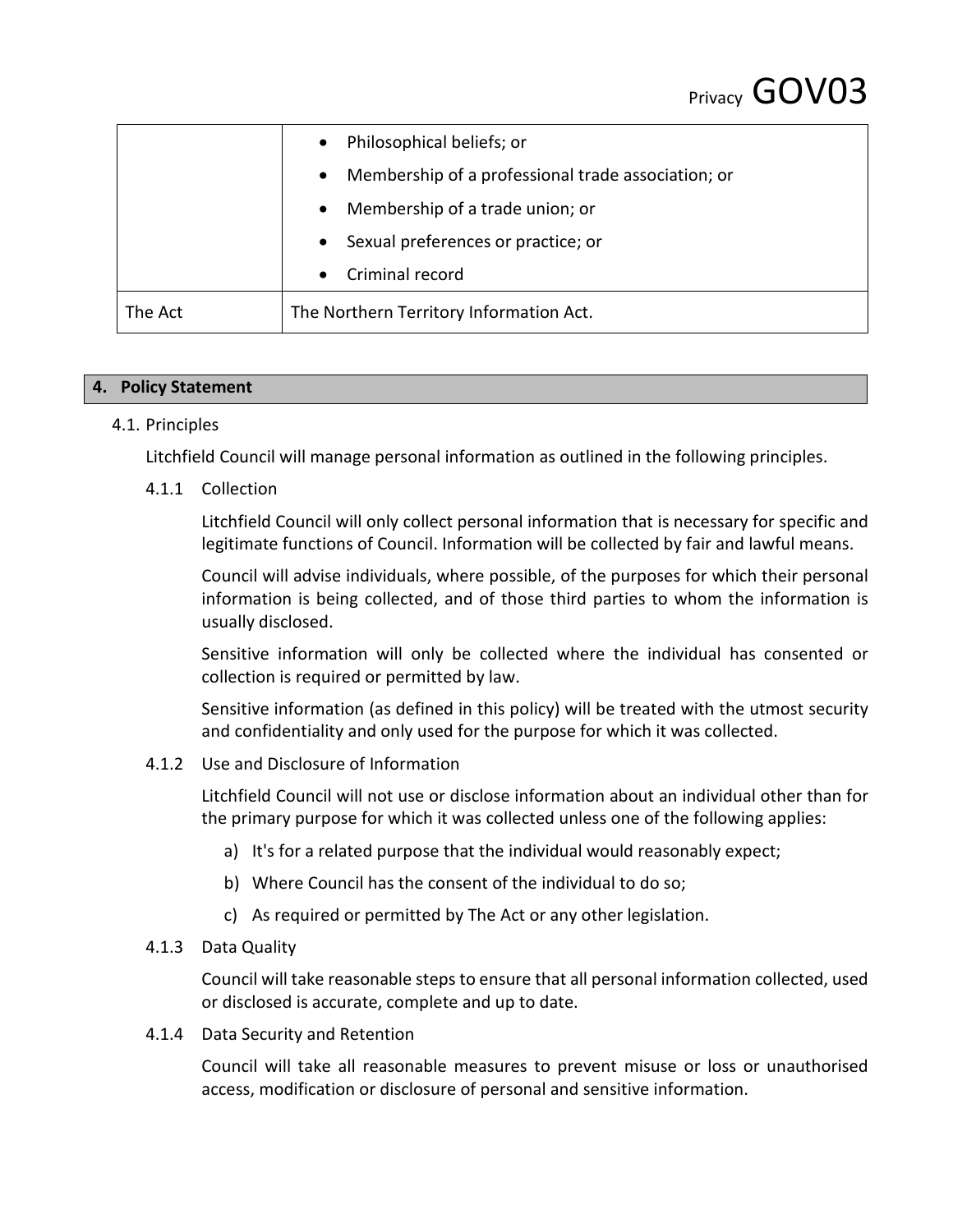Personal information will be managed confidentially and securely and destroyed or archived in accordance with the General Disposal Schedule.

Council will monitor and implement reasonable and appropriate technical advances or management processes, to provide an up to date ongoing safeguard for personal information.

4.1.5 Openness

The Litchfield Council's Privacy Policy will be available on its website or on request at Customer Offices.

4.1.6 Access and Correction to Information

Individuals have a right to request access to any personal information held about them, and may request any incorrect information be corrected.

Council may decide not to allow access to personal information in accordance with the exemptions contained within The Act.

The process for requesting access to recorded personal information, i.e. documents, is through a Freedom of Information application.

4.1.7 Unique Identifiers

Council will not assign, adopt, use, disclose or require unique other identifiers from individuals except for the course of conducting normal business or if allowed or required by law.

4.1.8 Anonymity

Council will, where it is lawful and practicable, give individuals the option of not identifying themselves when entering into transactions with council.

Council will ensure that individuals are aware of all, if any, limitations to services if the information required is not provided.

4.1.9 Transborder Data Flows

Litchfield Council will only transfer personal information outside of the NT in accordance with the provisions outlined in the Information Act.

4.1.10 Sensitive Information

Litchfield Council will not collect sensitive information unless an individual has consented or collection is required or permitted by law, or when necessary for research or statistical purposes as permitted under the Information Act.

## 4.2. The role of the information officer

4.2.1 The Council's Chief Executive Officer will appoint the Litchfield Council's Information Officer by delegation.